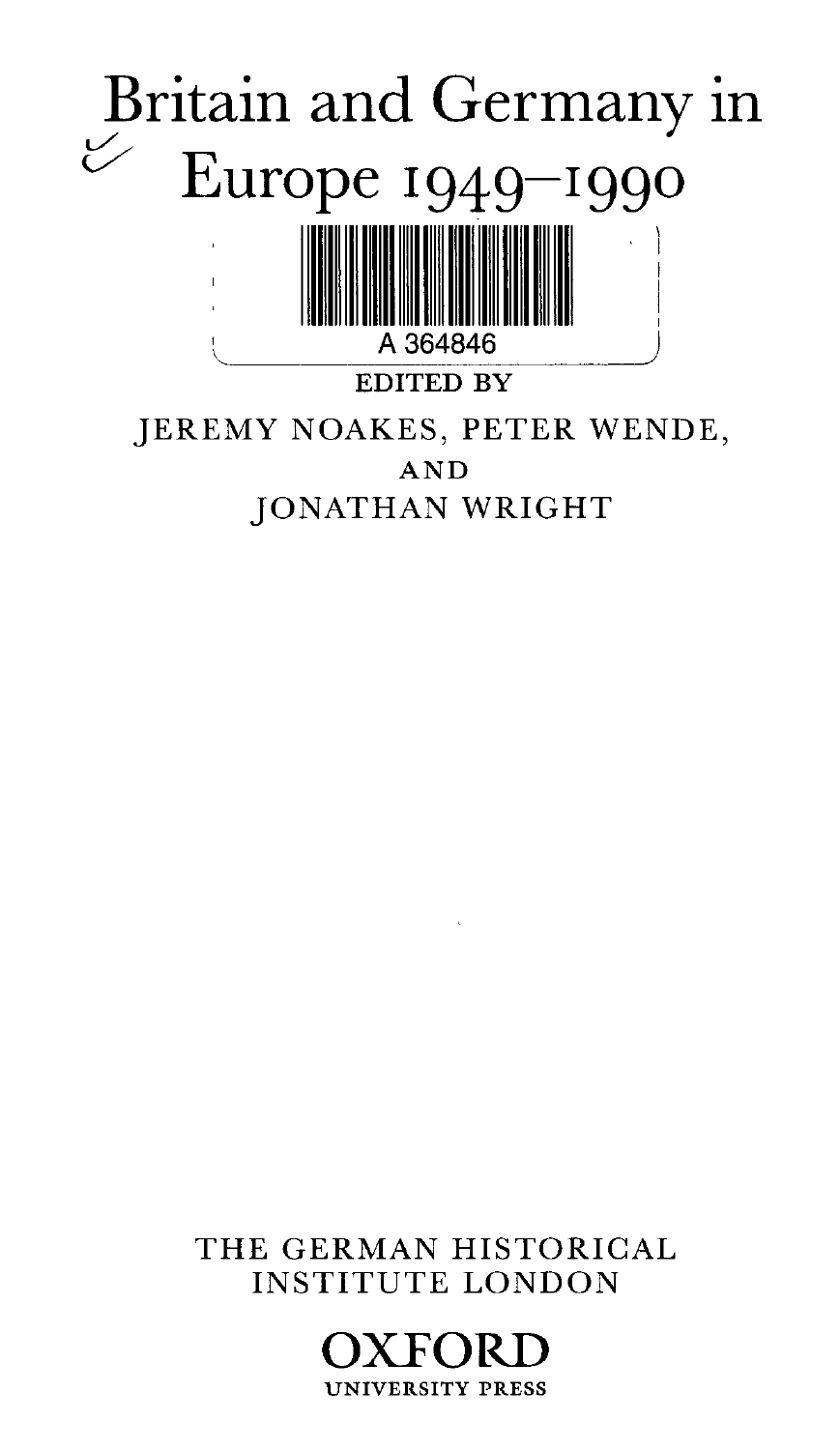## **Contents**

| List of Illustrations                                                                                        | ix          |
|--------------------------------------------------------------------------------------------------------------|-------------|
| Acknowledgements                                                                                             | X           |
| I. Introduction: Britain and Germany in Europe,<br>1949-1990<br>JONATHAN WRIGHT                              | $\mathbf I$ |
| Part I. EUROPEAN INTEGRATION                                                                                 | 25          |
| Britain and West European Integration, 1948–9 to<br>1955: Politics and Economics<br><b>CLEMENS A. WURM</b>   | 27          |
| 3. Childe Harold's Pilgrimage<br>ALAN S. MILWARD                                                             | 49          |
| Bonn between London and Paris?<br>MARTIN P. C. SCHAAD                                                        | 67          |
| 5. Constancy and Flirtation: Germany, Britain, and the<br>EEC, 1956-1972<br>N. PIERS LUDLOW                  | 95          |
| Part II. EUROPEAN SECURITY                                                                                   | 113         |
| 6. European Security: Anglo-German Relationships<br>1949-1956<br><b>GUSTAV SCHMIDT</b>                       | 115         |
| 7. Britain and the Federal Republic of Germany in NATO,<br>1955-1990<br><b>BEATRICE HEUSER</b>               | <b>141</b>  |
| 8. Britain as One of the Four Powers in Berlin<br>LOTHAR KETTENACKER                                         | 163         |
| Part III. THE GERMAN QUESTION                                                                                | 185         |
| Britain and the GDR in the 1960s: The Politics of<br>Trade and Recognition by Stealth<br><b>KLAUS LARRES</b> | 187         |
|                                                                                                              |             |